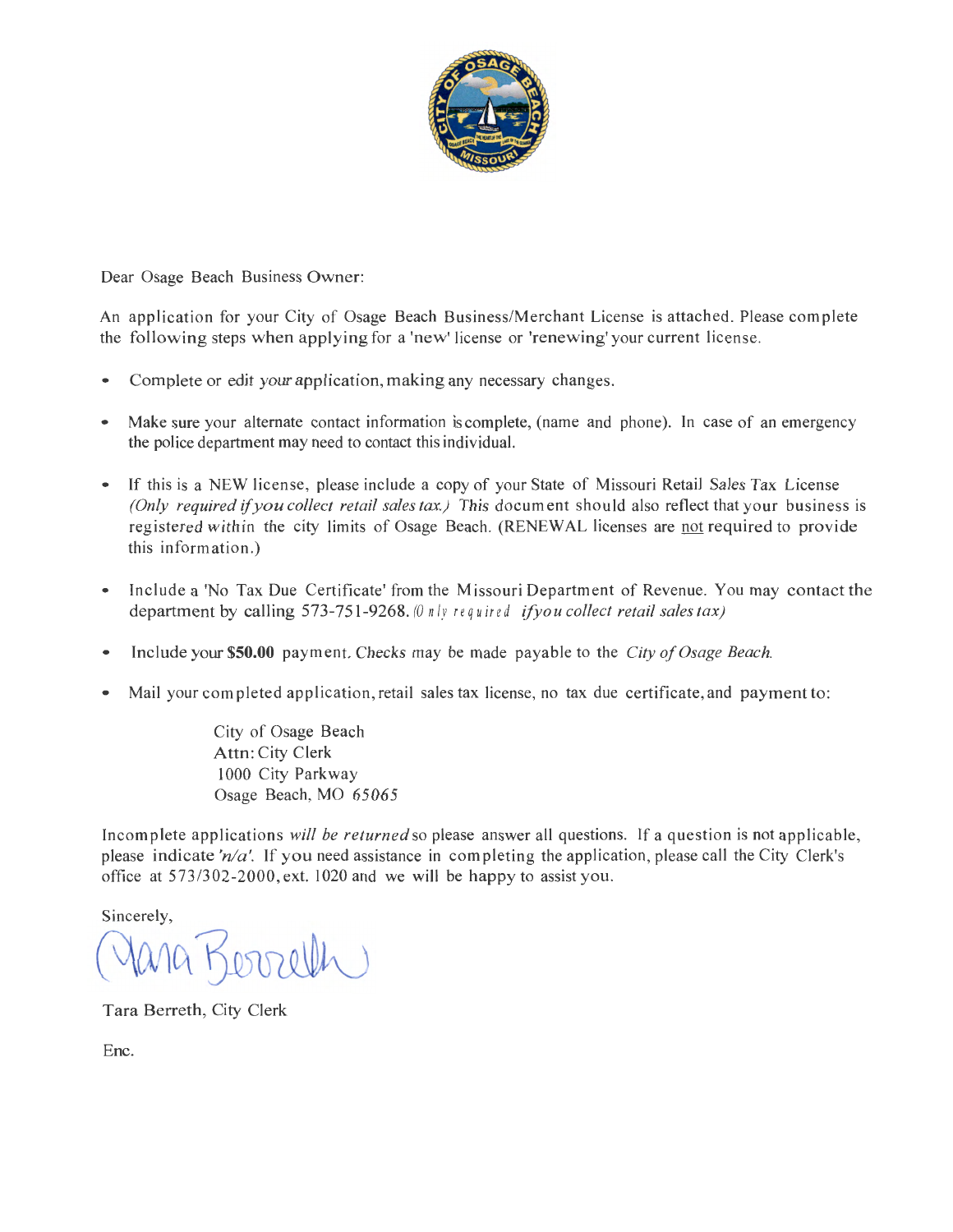

| Business License # |
|--------------------|
| Sewer Dept.        |
| Building Dept.     |
| Planning/Zoning    |
|                    |

## **CITY OF OSAGE BEACH BUSINESS/MERCHANT LICENSE APPLICATION**

| <b>Business Name</b>                                                                                                           | Business Phone #                               |                   |                                |  |
|--------------------------------------------------------------------------------------------------------------------------------|------------------------------------------------|-------------------|--------------------------------|--|
| Please Indicate Ownership Status: __ Individual __________________________________Corporation                                  |                                                |                   | <b>LLC</b>                     |  |
| <b>Business Street Address/Location</b>                                                                                        |                                                |                   |                                |  |
| <b>Business Mailing Address</b>                                                                                                | City                                           | State             | Zip                            |  |
|                                                                                                                                |                                                |                   |                                |  |
| <u> 1980 - Jan James, maria eta biztanleria (h. 1908).</u><br>Owner Name                                                       | Owner Phone #                                  |                   |                                |  |
| <b>Owner Mailing Address</b>                                                                                                   | City                                           | <b>State</b>      | Zip                            |  |
| Name of Manager/Emergency Contact Person                                                                                       |                                                | Emergency Phone # |                                |  |
| $\overline{\phantom{a}}$ Entertainment<br>Type of Business:<br>Financial Services<br>Food Sales / Service<br>Gas / Convenience | Healthcare<br>__ Massage<br><b>Real Estate</b> |                   | Retail<br>Service<br>Solicitor |  |
| Please Describe Business in Detail                                                                                             |                                                |                   |                                |  |
| Missouri Retail Sales Tax Identification #                                                                                     | Federal Tax Identification #                   |                   |                                |  |
| <b>Applicant Signature</b>                                                                                                     |                                                | Date              |                                |  |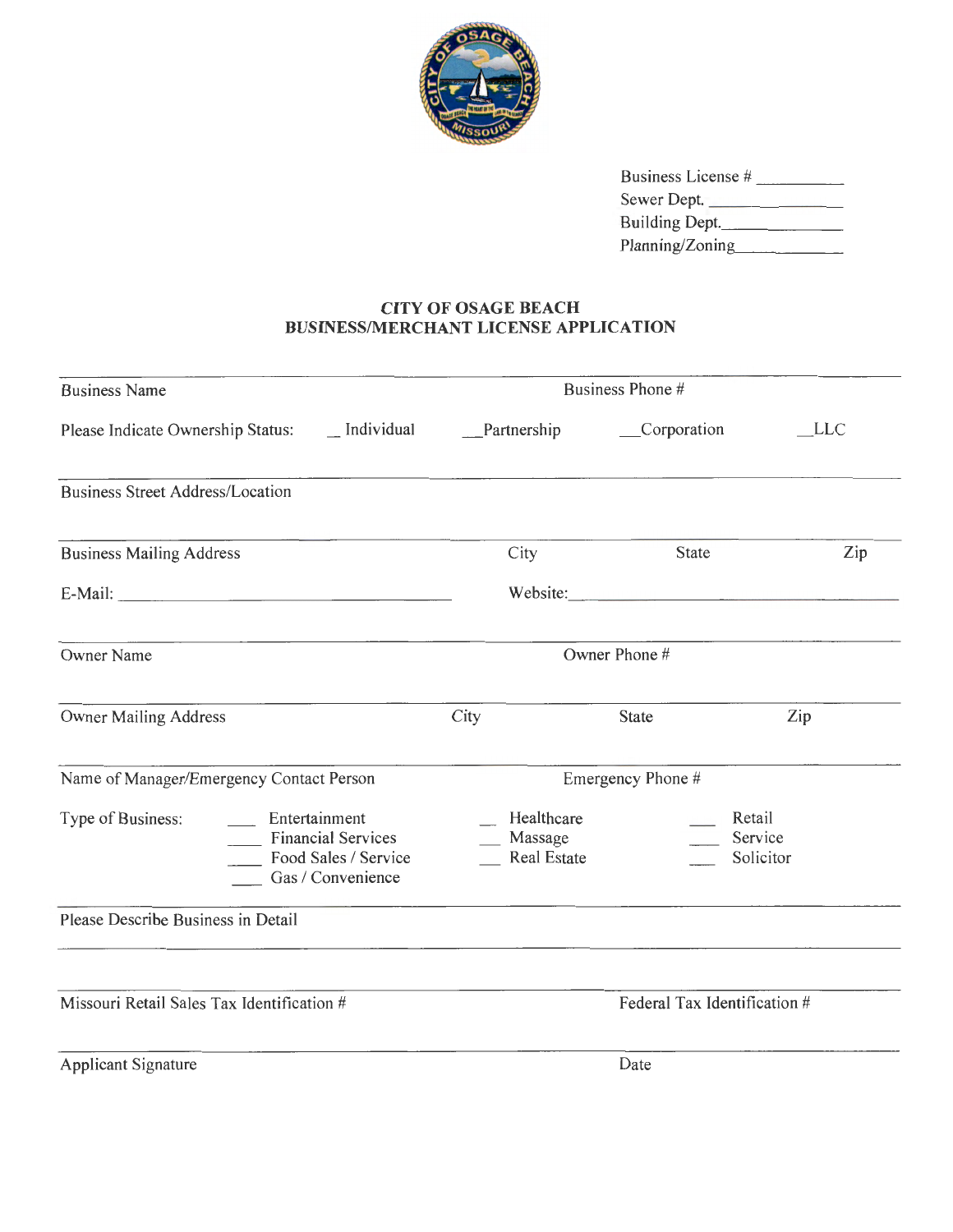

## \*\*\*\* **All Business Licenses Expire on April 30** \*\*\*\*

**There is a fee of \$50.00 for this license. Any license that remains unpaid thirty days after it becomes due and payable shall be subject to a penalty of 5% of the amount due on the license with an additional 5% for each additional month or fraction thereof, not to exceed 25% in the aggregate.** 

\*The issuance of a 'License' shall not be construed as a waiver of any further requirements under the Ordinances of the City of Osage Beach. \*

City of Osage Beach Attn: City Clerk's Office I 000 City Parkway Osage Beach, MO 65065 Phone: 573/302-2000 / Fax: 573/302-2039 www.osagebeach-mo.gov

## Business - Contractor- Liquor - Dog - Taxi - Peddler License EASY PAY INSTRUCTIONS

Osage beach.gov

► Online Bill Pay

Easy Pay

► Licensing

- ► Pick License paying for
- ► Fill out all required fields
- ► Select Payment Method

If you have any questions, please do not hesitate to call 573-302-2000 ext 1020.